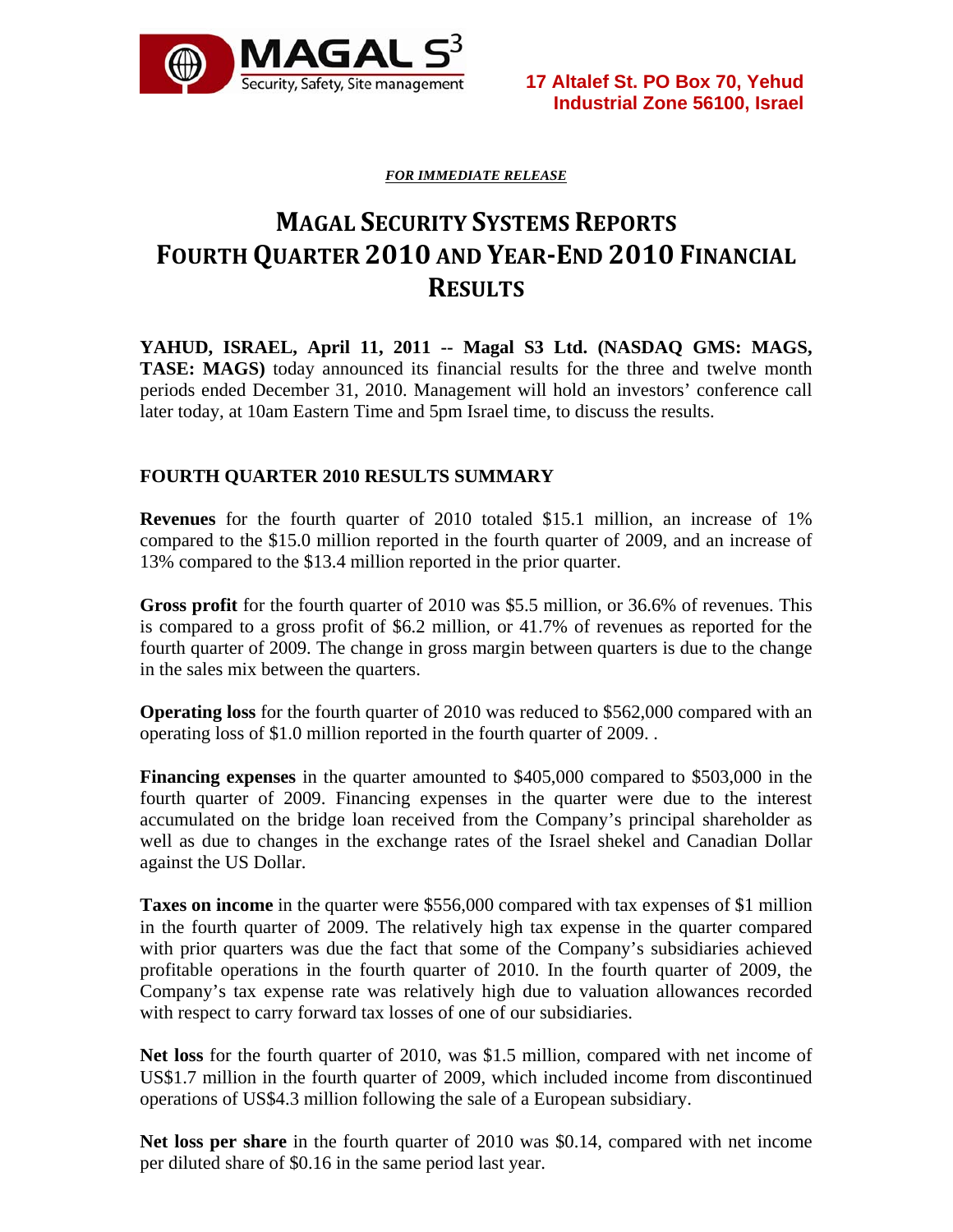

## **FULL YEAR 2010 RESULTS SUMMARY**

Revenues for the year ended December 31, 2010 were US\$49.7 million, an 8.8% decrease compared with the previous year. Gross profit for the year was US\$18.3 million, representing 36.8% of revenues, compared with US\$21.1 million, representing 38.7% of revenues in 2009. Operating loss for 2010 was US\$4.7 million, compared with an operating loss of US\$2.9 million in 2009.

Net loss for 2010 was US\$6.2 million compared with a net loss of US\$1.1 million in 2009. Net loss per share for the year ended December 31, 2010 was US\$0.60, compared with a net loss per share of US\$0.11 in 2009.

As of December 31, 2010, the Company's backlog was \$50.2 million, compared with \$17.8 million on December 31, 2009.

### **MANAGEMENT COMMENT**

**Commenting on the results, Mr. Eitan Livneh, President and CEO of Magal**, said, "The continued sequential improvement in some of our quarterly metrics, particularly revenue, point to the fact that we are moving in the right direction. The fourth quarter and the first few months of 2011 have been very eventful for Magal as we won a number of contracts in various emerging markets, particularly Asia, South America and Africa, and we expect to see the revenues and results from these wins in the coming quarters."

Continued Mr. Livneh, "Most important was the year-end \$21 million contract we obtained to supply and integrate a security system for the port of Mobassa in Kenya, a highly prestigious project which will be partially financed by the World Bank. We can also point to other recent wins including a security system for another seaport in West Africa, perimeter security systems in an airport and nuclear power stations in various countries in Asia, protection of a federal crisis bunker in South America, and protection of homeland security and other critical sites in Israel. We continue to compete for additional tenders in these regions where we have already substantially proven our capabilities, and we believe that the fruits of our efforts and success will become more apparent as we move into the second half of 2011 and beyond."

### **INVESTORS' CONFERENCE CALL INFORMATION:**

The Company will host a conference call later today, April 11, 2011, at 10:00am Eastern Time.

To participate, please call one of the following teleconferencing numbers. Please begin placing your calls at least 10 minutes before the conference call commences. If you are unable to connect using the toll-free numbers, please try the international dial-in number.

US: 1 888 668 9141 ; Israel: 03 918 0609 ; UK: 0 800 917 5108 ; Intl.: +972 3 918 0609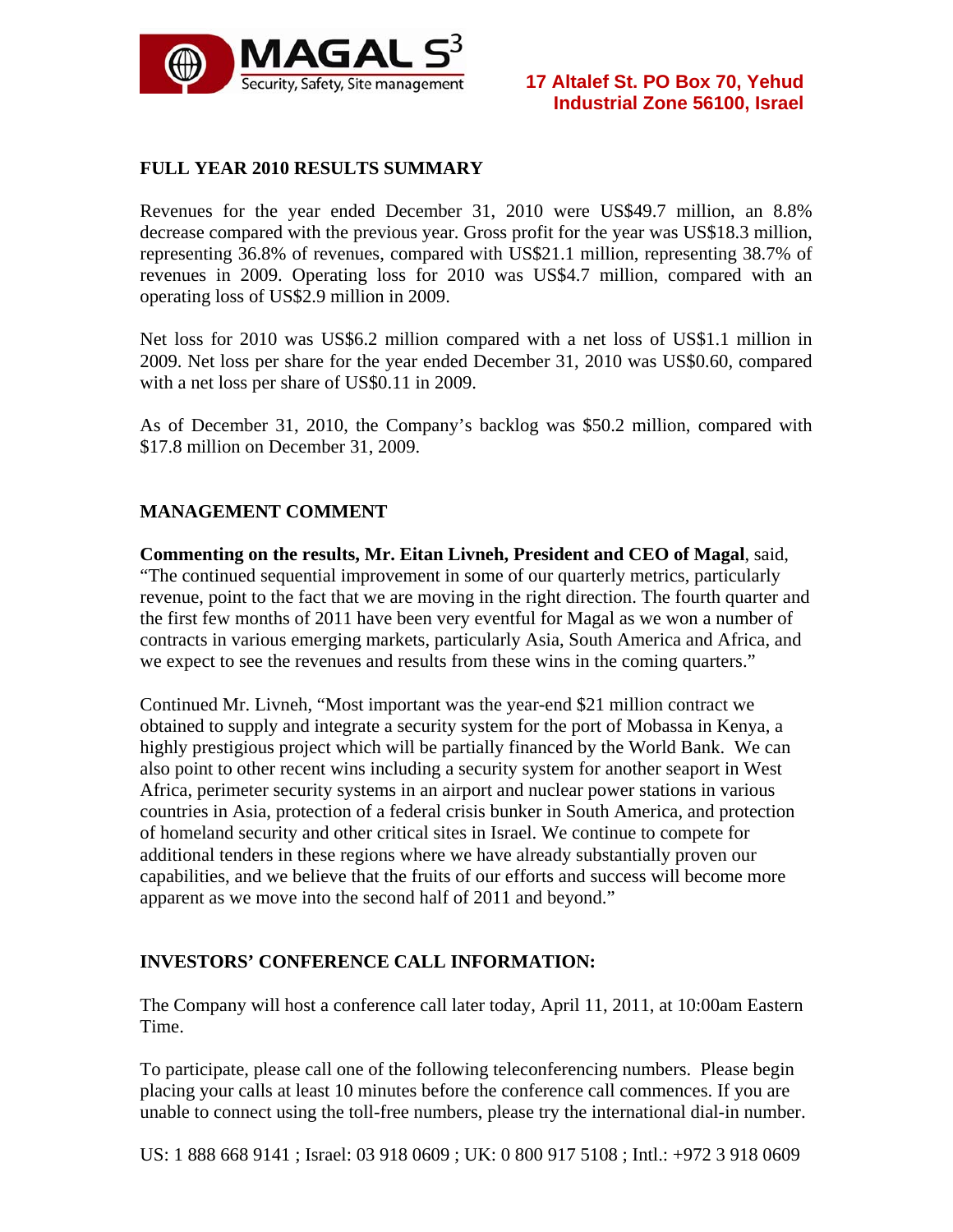

A replay of the call will be available from the day after the call for three months. The link to the replay will be accessible from Magal's website at: www.magal-s3.com.

# **About Magal S3**

Magal  $S<sup>3</sup>$  is a leading international provider of security, safety and site management solutions and products (NASDAQ: MAGS).

Over the past 40 years, Magal  $S<sup>3</sup>$  has delivered tailor-made solutions to hundreds of satisfied customers in over 80 countries.

Magal  $S<sup>3</sup>$  offers a broad portfolio of unique products used to protect sensitive installations in some of the world's most demanding locations and harshest climates. This portfolio covers the following three categories:

- **Perimeter Intrusion Detection Systems (PIDS)**  a variety of smart barriers and fences, fence mounted detectors, virtual gates, buried and concealed detection systems
- **Close Circuit TV (CCTV)** a comprehensive management platform with a leading Intelligent Video Analysis (IVA) and Video Motion Detection (VMD) engine
- **Physical Security Information Management (PSIM)** a proprietary site management system that enhances command, control and decision making during both routine operations and crisis situations

This press release contains forward-looking statements, which are subject to risks and uncertainties. Such statements are based on assumptions and expectations which may not be realized and are inherently subject to risks and uncertainties, many of which cannot be predicted with accuracy and some of which might not even be anticipated. Future events and actual results, financial and otherwise, may differ from the results discussed in the forward-looking statements. A number of these risks and other factors that might cause differences, some of which could be material, along with additional discussion of forward-looking statements, are set forth in the Company's Annual Report on Form 20-F filed with the Securities and Exchange Commission.

### **For more information:**

**Magal S3 Ltd. Eitan Livneh, CEO**  Tel: +972 3 539 1421 Assistant: Ms. Elisheva Almog E-mail: elishevaa@magal-s3.com Web: www.magal-s3.com

**CCG Investor Relations Ehud Helft/Kenny Green** Tel: (US) +1 646 201 9246 Int'l dial: +972 3 607 4717 E-mail: magal@ccgisrael.com

*\*\* Financial Tables to Follow \*\**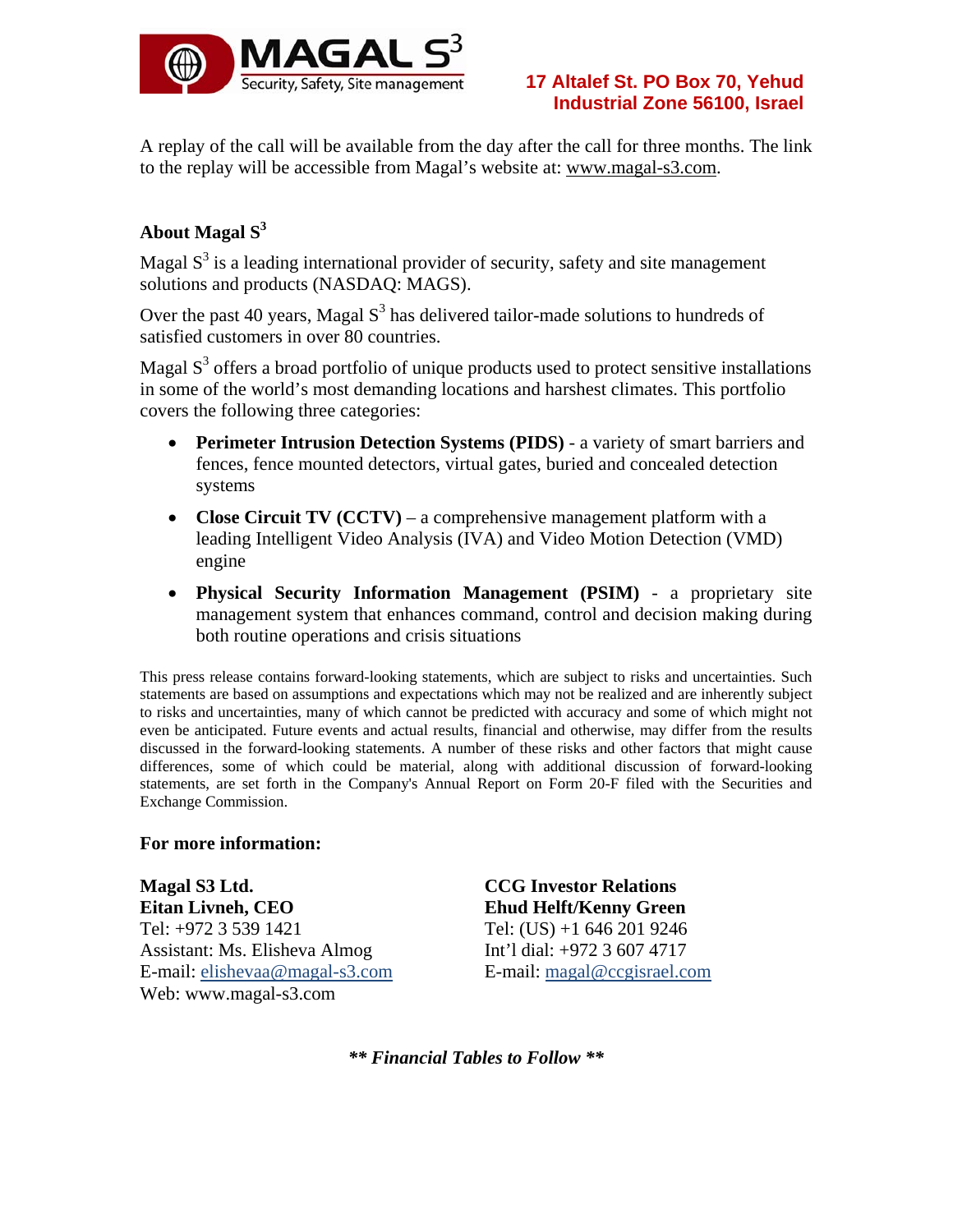

#### **MAGAL S3 LTD. UNAUDITED CONDENSED CONSOLIDATED STATEMENTS OF INCOME**

*(All numbers except EPS expressed in thousands of US\$)* 

|                                                                       |                 | <b>Year Ended</b><br>December 31, |                         |                | <b>Three months</b><br><b>Ended December 31,</b> |                         |  |
|-----------------------------------------------------------------------|-----------------|-----------------------------------|-------------------------|----------------|--------------------------------------------------|-------------------------|--|
|                                                                       | 2010            | 2009                              | $\frac{0}{2}$<br>change | 2010           | 2009                                             | $\frac{0}{0}$<br>change |  |
| <b>Revenue</b>                                                        | \$49,699        | \$54,518                          | (8.8)                   | \$15,133       | \$14,966                                         | 1.1                     |  |
| <b>Cost of revenue</b>                                                | 31,400          | 33,404                            | (6.0)                   | 9,587          | 8,726                                            | 9.9                     |  |
| Gross profit                                                          | 18,299          | 21,114                            | (13.3)                  | 5,546          | 6,240                                            | (11.1)                  |  |
| <b>Operating expenses:</b>                                            |                 |                                   |                         |                |                                                  |                         |  |
| Research and development, net<br>Selling and marketing                | 4,105<br>11,261 | 5,059<br>10,820                   | (18.8)<br>4.1           | 1,041<br>3,355 | 1,508<br>3,757                                   | (31.0)<br>(10.7)        |  |
| General and administrative                                            | 7,593           | 8,100                             | (6.3)                   | 1,712          | 2,007                                            | (14.7)                  |  |
| <b>Total operating expenses</b>                                       | 22,959          | 23,979                            | (4.3)                   | 6,108          | 7,272                                            | (16.0)                  |  |
| <b>Operating loss</b>                                                 | (4,660)         | (2,865)                           |                         | (562)          | (1,031)                                          |                         |  |
| Financial expense, net                                                | (967)           | (1,568)                           | (38.4)                  | (405)          | (503)                                            | (19.5)                  |  |
| Loss from continuing operations before                                |                 |                                   |                         |                |                                                  |                         |  |
| income taxes                                                          | (5,627)         | (4, 433)                          |                         | (967)          | (1,535)                                          |                         |  |
| Income tax                                                            | (602)           | (864)                             | (30.03)                 | (556)          | (1,013)                                          | (45.1)                  |  |
| Net loss from continuing operations                                   | (6,229)         | (5,297)                           |                         | (1,523)        | (2,547)                                          |                         |  |
| Loss on discontinued operations, net                                  |                 | 4,216                             |                         |                | 4,313                                            |                         |  |
| Net loss                                                              | (6,229)         | (1,081)                           |                         | (1,523)        | 1,766                                            |                         |  |
| Less: net income (loss) attributable to non-<br>controlling interest  | 24              | (54)                              |                         | 43             | (54)                                             |                         |  |
| Loss attributable to Magal shareholders                               | (6,205)         | (1, 135)                          |                         | (1,480)        | 1,712                                            |                         |  |
| Basic and diluted loss per share from<br>continuing operations        | \$(0.60)        | \$(0.52)                          |                         | \$(0.14)       | \$(0.25)                                         |                         |  |
| Basic and diluted loss per share from<br>discontinued operations, net | $S-$            | \$0.41                            |                         | $\mathsf{\$}$  | \$0.41                                           |                         |  |
| Basic and diluted net loss per share                                  | \$(0.60)        | \$(0.11)                          |                         | \$(0.14)       | \$0.16                                           |                         |  |

|                                               | <b>Twelve Months Ended Dec. 31,</b> |                       | Three months Ended Dec. 31, |              |
|-----------------------------------------------|-------------------------------------|-----------------------|-----------------------------|--------------|
|                                               | 2010<br>$\frac{6}{9}$               | 2009<br>$\frac{6}{9}$ | 2010<br>$\frac{1}{2}$       | 2009<br>$\%$ |
| Gross margin                                  | 36.8                                | 38.7                  | 36.6                        | 41.7         |
| Research and development, net as a % of       | 8.3                                 | 9.3                   |                             |              |
| revenues                                      |                                     |                       | 6.9                         | 10.1         |
| Selling and marketing as a % of revenues      | 22.7                                | 19.8                  | 22.2                        | 25.1         |
| General and administrative as a % of revenues | 15.3                                | 14.9                  | 11.3                        | 13.4         |
| Operating margin                              | (9.4)                               | (5.3)                 | (3.7)                       | (6.9)        |
| Net margin before discontinued operation      | (12.5)                              | (9.7)                 | (10.1)                      | (17.0)       |
| Gain on discontinued operation as a % of      |                                     |                       |                             |              |
| revenues                                      | ۰                                   | 7.7                   |                             | 28.8         |
| Net margin after discontinued operation       | (12.5)                              | (2.1)                 | (9.8)                       | 11.4         |